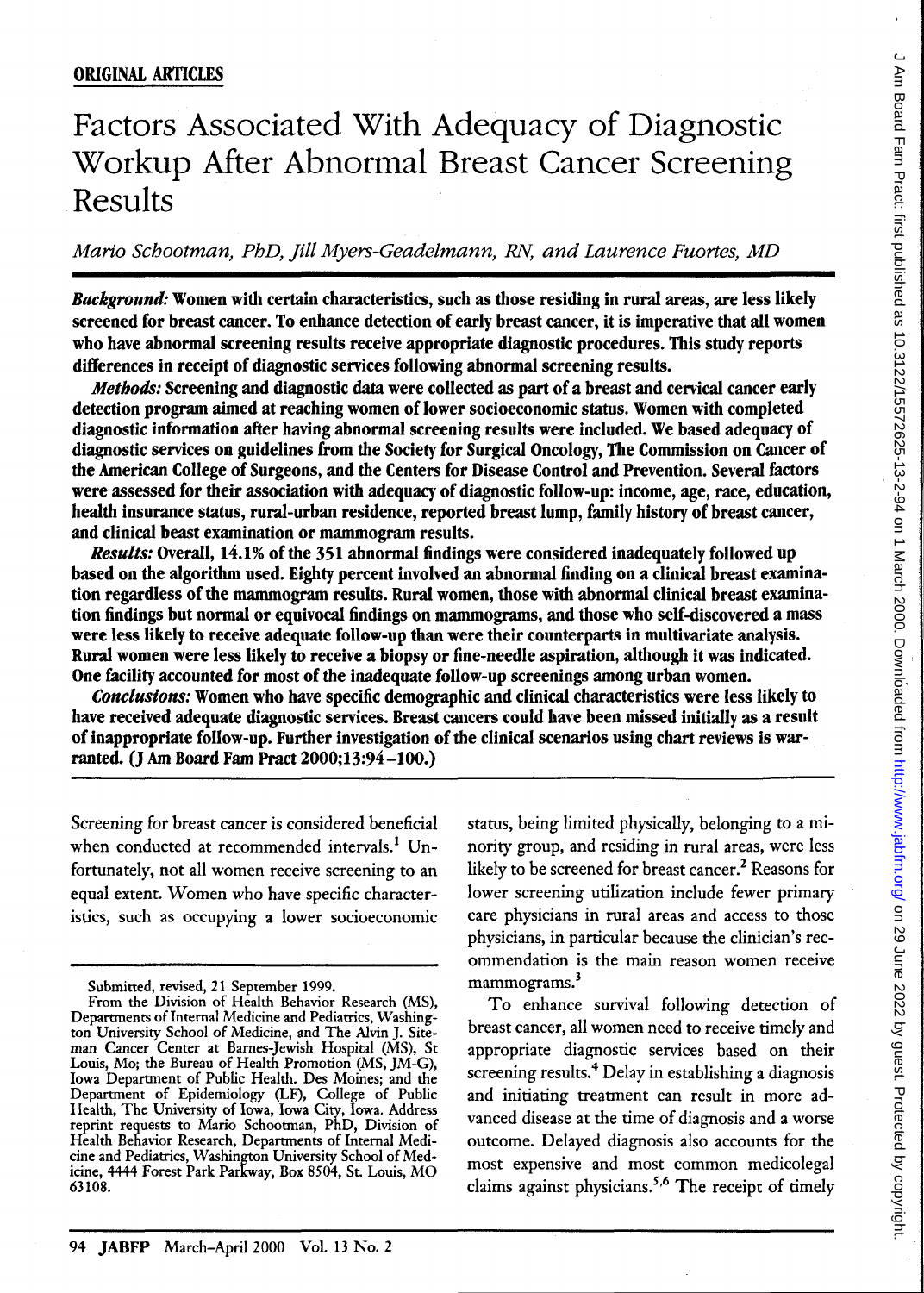$\overline{a}$ 

services after abnormal screening results is influenced by such factors as screening results, clinic access, the number of diagnostic events per visit, and access to specialty care<sup>7</sup> as well as patient characteristics. <sup>8</sup>

Appropriate diagnostic services are essential components of a timely follow-up. Specific diagnostic tests must be completed for the evaluation and management of such breast problems as a palpable mass or a nonpalpable mammographic abnormality.<sup>9</sup> For example, Osuch et al<sup>5</sup> suggest using a triple diagnosis in the management of a solid breast mass. This dramatically increases diagnostic accuracy. If a mass is interpreted as benign by all three methods (follow-up clinical breast examination, mammogram, and fine-needle aspiration), diagnostic accuracy approaches 99%.10,11

Additionally, the use of subsequent diagnostic procedures is imperative if there are abnormal findings on a clinical breast examination and a normal mammogram. A number of breast cancers might be missed because it is not possible to capture the posterior portion of the breast on the film, because a cancer cannot be visualized against a background of dense tissue, or because the radiologist misinterprets the film. $11,12$  Normal mammography findings in the presence of a palpable mass add no information.

A common dilemma facing clinicians is how to approach a patient-discovered mass that is confirmed by physical examination but not visualized on a mammogram.<sup>5</sup> In the Physician's Insurance Association of America 1995 study, 60% of women who brought successful claims for failure to diagnose breast cancer had self-discovered masses that failed to impress their physicians on clinical examination; 80% had normal or equivocal mammogram results. $^{13}$ 

As with screening utilization, women who share specific demographic characteristics might be less likely to receive follow-up diagnostic services. Hence, our study will attempt to determine which women with questionable breast-screening results are less likely to receive diagnostic services. Specifically we will compare diagnostic services received by rural and urban women. We will also examine diagnostic service utilization by those who come to the clinician's office having found a breast lump and by those for whom findings on the clinical breast examination were abnormal and the mammogram findings were normal.

#### **Methods**

### *Iowa Breast and Cervical Cancer Early Detection Program*

The Iowa Breast and Cervical Cancer Early Detection Program (BCCEDP) was established to screen eligible women for breast and cervical cancer. Eligibility is based on household income, with women at or below 250% of the federal poverty guideline eligible to receive services at no cost. Emphasis is placed on screening women aged 50 years and older, although a percentage of women screened are younger than 50 years.

Clinical services were delivered at the local level by more than 300 clinics, mammography facilities, hospitals, and cytology laboratories. Women received usual care from the clinicians. Every woman had a primary care physician who was responsible for her care. No attempt was made to influence delivery of screening and diagnostic work-up.

Data were collected by the Iowa BCCEDP as part of a clinical service delivery monitoring effort. The Iowa BCCEDP consists of 26 local programs spanning 49 counties, one half of all Iowa counties. Each local program is responsible for collecting data about women for which it is administratively responsible.

Two forms were used for data collection, an Intake and Visit Summary form and a Diagnostic Results form. The intake form is completed for each woman regardless of the type of screening service performed. Information contained on this form includes demographics (name, birth date, address, race, ethnicity, highest educational level, household income), history (most recent screening), self-reported breast symptoms, and breast and cervical screening information (type, date and result of clinical service). Initial mammographic findings were reported using the Breast Imaging Reporting and Data System (BI-RADS<sup>TM</sup>).<sup>14</sup> Clinical breast examination findings were reported as normal (not suspicious for cancer) or abnormal (suspicious for cancer).

Diagnostic information is completed when an abnormality is detected at screening. The Diagnostic Results form contains the woman's identifying information and the types, dates, and results of the diagnostic services performed. A final diagnosis and the diagnostic disposition are also included on the form.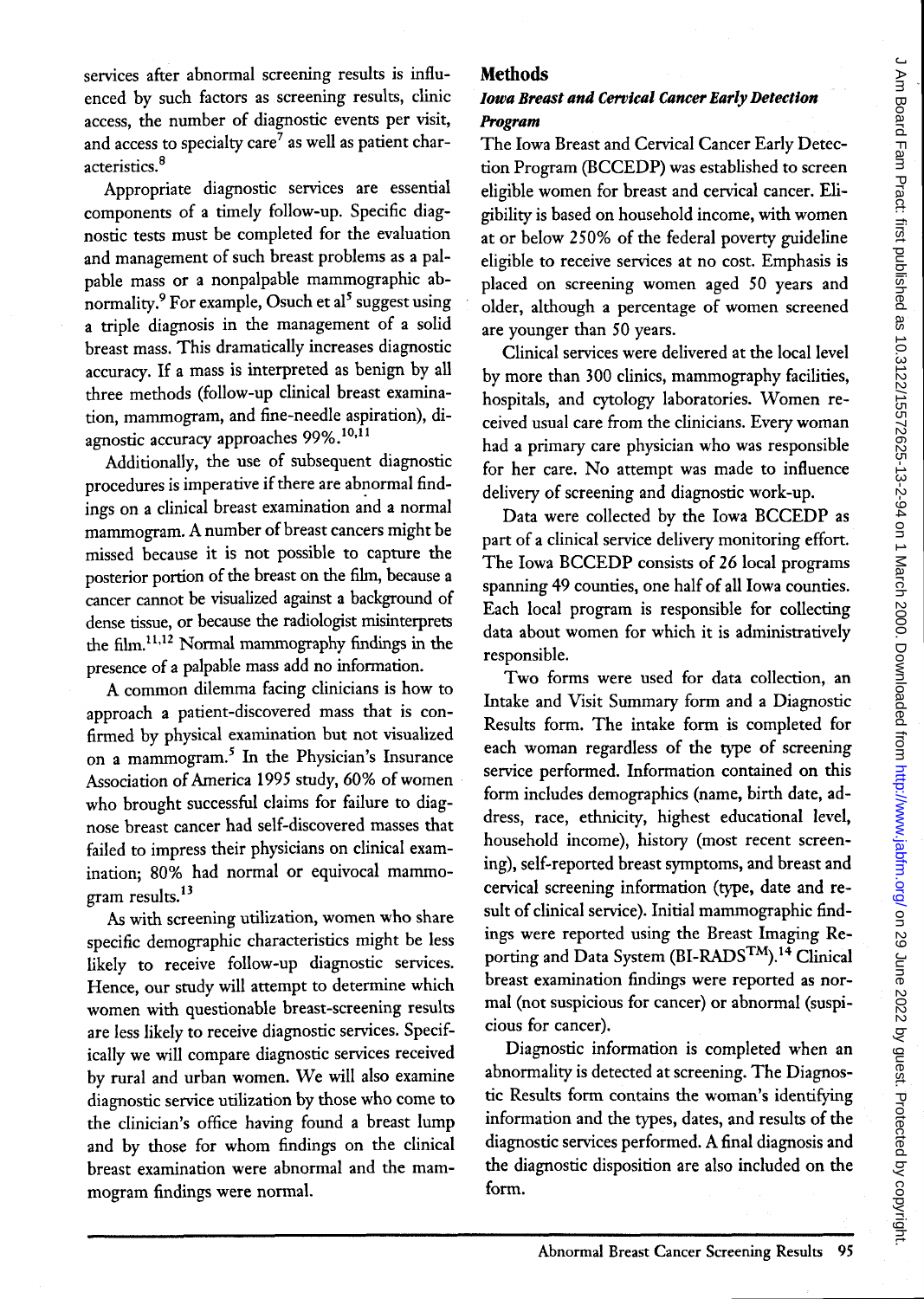| Algorithm    | Number<br>(Rural, Urban) | <b>CBE</b> Result                 | Mammogram Result                                               | Diagnostic Procedures Required                                                                                                           |
|--------------|--------------------------|-----------------------------------|----------------------------------------------------------------|------------------------------------------------------------------------------------------------------------------------------------------|
| 1            | 122<br>(57, 65)          | Abnormal, suspect cancer          | Negative<br>Benign<br>Probably benign<br>Assessment incomplete | At least one<br>Repeat breast examination<br>Surgical consultation                                                                       |
|              |                          |                                   |                                                                | Sonogram<br>Biopsy or lumpectomy<br>Fine-needle or cyst aspiration                                                                       |
| $\mathbf{2}$ | 36<br>(26, 10)           | Abnormal, suspect cancer          | Suspect abnormality<br>Highly suggestive of<br>malignancy      | At least one<br>Biopsy or lumpectomy<br>Fine-needle or cyst aspiration                                                                   |
| 3            | 83<br>(65, 18)           | Normal (do not suspect<br>cancer) | Suspect abnormality                                            | At least one<br>Repeat breast examination<br>Surgical consultation<br>Sonogram<br>Biopsy or lumpectomy<br>Fine-needle or cyst aspiration |
| 4            | 12<br>(5, 7)             | Any result                        | Highly suggestive of<br>malignancy                             | At least one<br>Biopsy or lumpectomy<br>Fine-needle or cyst aspiration                                                                   |
| 5            | 98<br>(54, 44)           | Normal (do not suspect<br>cancer) | Assessment incomplete                                          | At least one<br>Additional mammographic views<br>Sonogram                                                                                |

| Fable 1. Result of Clinical Breast Examination and Mammogram $(n - 351)$ and Adequacy of Follow-Up |  |  |
|----------------------------------------------------------------------------------------------------|--|--|
|----------------------------------------------------------------------------------------------------|--|--|

CBE-clinical breast examination.

Data included in the analysis are those for which a final diagnosis is available during the period from August 1995 through September 1998. Only women with completed foHow-up were included in the analysis, and those lost to follow-up or who had refused diagnostic procedures were excluded. Although not all diagnostic services were reimbursed *by* the Iowa BCCEDP, fine-needle aspiration, additional mammographic views, and breast biopsies were covered services.

A total of 3198 clinical breast examinations and mammograms were performed during the study period, and an abnormality was detected during 351 of the breast examinations or mammograms. Diagnostic procedures were pending for 9 women, 3 women were lost to follow-up, and 5 women refused all diagnostic services. Thus, 95.6% of women received diagnostic follow-up services.

#### *Definition 0/ Adequacy*

For the current study, we defined adequacy of diagnostic services according to *Evaluation of Common Breast Problems: A Primer for Primary Core Providers* 

prepared *by* the Society for Surgical Oncology, The Commission on Cancer of the American College of Surgeons, and the Centers for Disease Control and Prevention.<sup>9</sup> This descripton is a modification of a previously developed algorithm.<sup>15</sup> Table 1 lists the diagnostic procedures considered to be adequate based on the results of the clinical breast examination and mammogram. Claims data, submitted independendy for provided services by the clinics, were used to corroborate the services reported on the submitted Diagnostic Results form.

#### *Statistical Analysis*

Because of the prospective nature of the study, we modeled relations between variables and the dependent variable (adequacy) using relative risks. The proportional hazard approach was used to select factors associated with inadequately performed follow-up services.

Variables that were considered included income category ( $<$ 100% of poverty vs 101% to 250% of federal poverty guidelines), age groups (younger than 50 years vs 50 years and older), race (white vs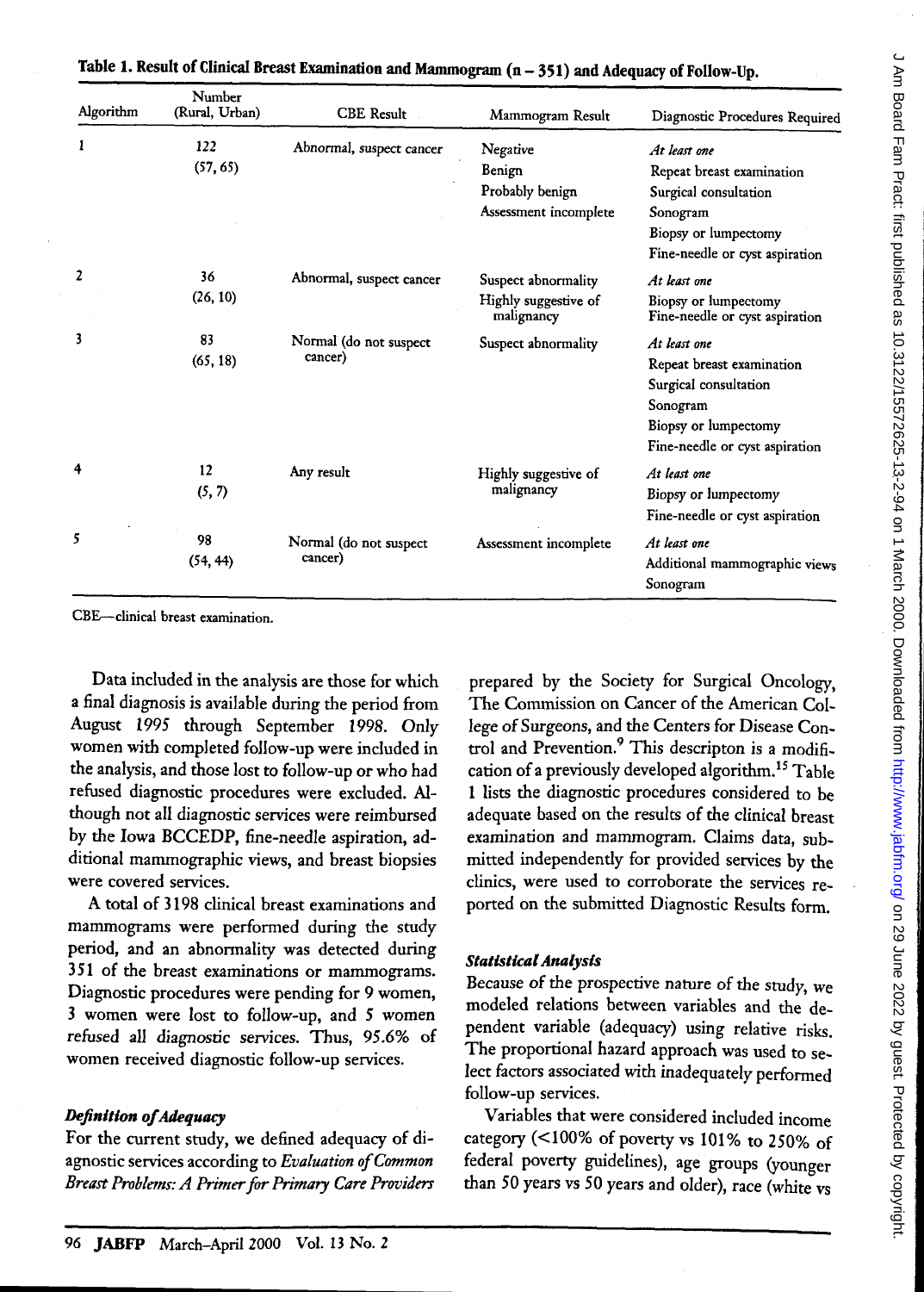| Table 2. Frequency of Inadequate Follow-Up and Associated Factors Using the Proportional Hazard Approach. |  |
|-----------------------------------------------------------------------------------------------------------|--|
|-----------------------------------------------------------------------------------------------------------|--|

| Demographic Characteristics                                                                 | Percent | <b>Relative Risk</b> | Likelihood Ratio Test<br>(P Value) |
|---------------------------------------------------------------------------------------------|---------|----------------------|------------------------------------|
| Age group                                                                                   |         |                      | 3.92 (.0478)                       |
| $<$ 50 years                                                                                | 19.0    | $1.75(1.01-3.06)$    |                                    |
| $\geq 50$ years                                                                             | 10.9    | 1.00                 |                                    |
| Race                                                                                        |         |                      | 0.16(0.6926)                       |
| White                                                                                       | 14.4    | $1.22(0.44 - 3.39)$  |                                    |
| Not white                                                                                   | 11.8    | 1.00                 |                                    |
| Household income                                                                            |         |                      | 0.48(0.4881)                       |
| < 100%                                                                                      | 15.3    | $1.22(0.70-2.11)$    |                                    |
| 100%-250%                                                                                   | 12.9    | 1.00                 |                                    |
| <b>Education</b> level                                                                      |         |                      | 0.57(0.7527)                       |
| <high school<="" td=""><td>13.0</td><td><math>1.20(0.56 - 2.57)</math></td><td></td></high> | 13.0    | $1.20(0.56 - 2.57)$  |                                    |
| High school or GED                                                                          | 15.6    | $0.95(0.42 - 2.17)$  |                                    |
| >High school                                                                                | 12.4    | 1.00                 |                                    |
| Geographic location                                                                         |         |                      | 1.19 (.2749)                       |
| Rural                                                                                       | 15.9    | $1.38(0.77 - 2.48)$  |                                    |
| Urban                                                                                       | 11.6    | 1.00                 |                                    |
| Medical insurance                                                                           |         |                      | 1.01(0.3142)                       |
| Yes                                                                                         | 15.4    | $1.40(0.71 - 2.72)$  |                                    |
| No                                                                                          | 11.0    | 1.00                 |                                    |
| Family history of breast cancer                                                             |         |                      | 1.50 (.2204)                       |
| Yes                                                                                         | 11.0    | $0.69(0.38 - 1.26)$  |                                    |
| No                                                                                          | 15.8    | 1.00                 |                                    |
| <b>Breast symptoms</b>                                                                      |         |                      | 6.17 (.0130)                       |
| Lump                                                                                        | 22.7    | $2.08(1.18-3.64)$    |                                    |
| Other or none                                                                               | 10.9    | 1.00                 |                                    |
| Screening scenario                                                                          |         |                      | 7.97 (.0048)                       |
| Algorithm 1                                                                                 | 22.1    | $2.23(1.28 - 3.89)$  |                                    |
| Algorithm 2-5                                                                               | 9.9     | 1.00                 |                                    |

GED-general equivalency diploma.

other), education (less than high school, high school, or general equivalency diploma, more than high school), having health insurance (yes or no), resident of a metropolitan statistical area (MSA) or not, reported breast lump (yes or no), family history of breast cancer (yes or no), and clinical breast examination or mammogram results (algorithm 1 vs algorithm 2 to 5). Iowa has 10 metropolitan statistical areas. These counties were considered urban for the study, whereas the other 89 were considered rural.

A best regression model was created using two approaches. We used the likelihood ratio test comparing a model with and without a particular variable. We considered  $P \leq .05$  to be statistically significant. A variable could also be included based on important changes in the regression coefficients of a model with and without this variable.

## Results

Overall, 14.1% of the 351 abnormal screenings were considered inadequately followed up based on the algorithms listed in Table 1. Table 2 lists the percentage of inadequate follow-up services for various demographic and clinical variables. Variables that are potentially associated with inadequate follow-up include age-group, having felt a lump, and having screening results according to algorithm 1. In this univariate analysis, household income, highest level of education attained, race, family history of breast cancer, having health insurance, and the residence of the woman did not affect subsequent adequacy of follow-up services.

Using the proportional hazard approach, the model included three variables. Rural women were less likely than urban women to receive adequate diagnostic services (RR = 0.56; 95% CI, 0.30-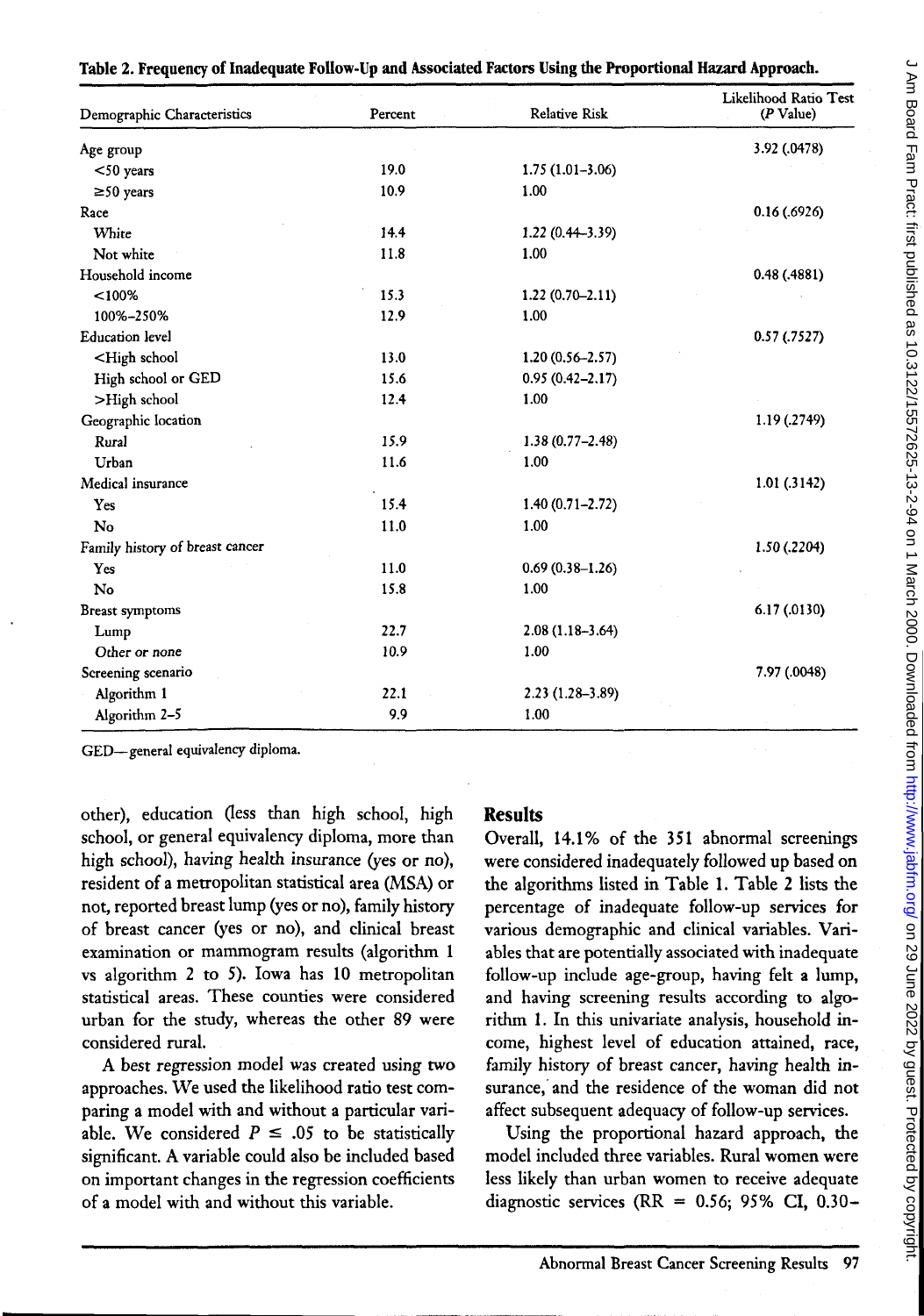

Figure 1. Percentage of inadequately followed up abnormal breast cancer screening results, by clinical breast examination and mammogram results.

1.03). Additionally, women who had screening results listed in algorithm 1 were 0.47 times as likely to receive adequate follow-up services compared with those with other clinical breast examination and mammogram results  $(95\% \text{ CI}, 0.26 - 0.88).$ The interaction between geographic location and type of clinical breast examination or mammogram result could not be assessed because all urban women with inadequate follow-up services had an abnormal clinical breast examination and normal mammogram findings (Figure 1).

Although having felt a lump on breast self-examination did not statistically predict adequacy of follow-up after inclusion of the clinical breast examination or mammogram results and the residence of the woman screened, the regression coefficients of the model containing both variables changed to an important degree. Women who felt a lump were 0.57 times (95% CI, 0.30 - 1.06) as likely to have received adequate follow-up services than those who did not have any symptoms.

The need to assure appropriate diagnostic services for a woman who self-discovers a mass, which is confirmed by the clinician, but who has subsequent normal findings on a mammogram is selfevident.<sup>9</sup> Women with these results were 0.27 times as likely to have adequate follow-up services as those who did not feel a mass on examination and had other clinical breast examination and mammogram results.

#### *Types of Inadequate Diagnostic Workup*

Of all screenings among women who did not receive appropriate follow-up according to the algorithm used ( $n = 50$ ), 80.0% involved an abnormal clinical breast examination finding regardless of the result of the mammogram (algorithm 1 or 2). Differences in inadequate follow-up were found between rural and urban women. Among rural women with abnormal findings on a clinical breast examination and mammograms, 48.0% did not receive a biopsy or lumpectomy or a fine-needle or cyst aspiration while indicated by the algorithm. In some cases, rural women with other clinical breast examination and mammogram results did not receive appropriate diagnostic follow-up, such as for algorithm 1 and 3.

Among urban women all inadequate follow-up services were for those who had abnormal findings on a clinical breast examination and normal findings (or assessment incomplete) on a mammogram (algorithm 1). In contrast, rural women had a variety of screenings for which they received inadequate follow-up services.

#### **Discussion**

The aim of our study was to assess factors associated with women of lower socioeconomic status receiving adequate diagnostic services after abnormal results on breast cancer screening. Ninety-six percent of women with abnormal findings on breast screening received diagnostic procedures, which indicates that even women of lower socioeconomic status can receive these services when indicated. This percentage of women receiving diagnostic workup is much higher than that reported by a study using BCCEDP data in California<sup>16</sup> and is necessary to maximize screening benefits.

Rural women, those with abnormal clinical breast examination results and normal mammogram results, and those who self-discovered a breast mass were less likely than their counterparts to receive an adequate diagnostic workup based on guidelines prepared by the Society for Surgical Oncology, The Commission on Cancer of the American College of Surgeons, and the Centers for Disease Control and Prevention.<sup>9</sup> None of the other variables were associated with less-than-adequate follow-up services. Even women without health insurance, minority women, and those living in poverty received diagnostic services similar to those received by their counterparts. Because women with these characteristics are typically less likely to be screened for breast cancer, our study shows that it is possible to assure adequate follow-up diagnostic services for these women.

Rural women were less likely to receive appropriate diagnostic services in our study. The main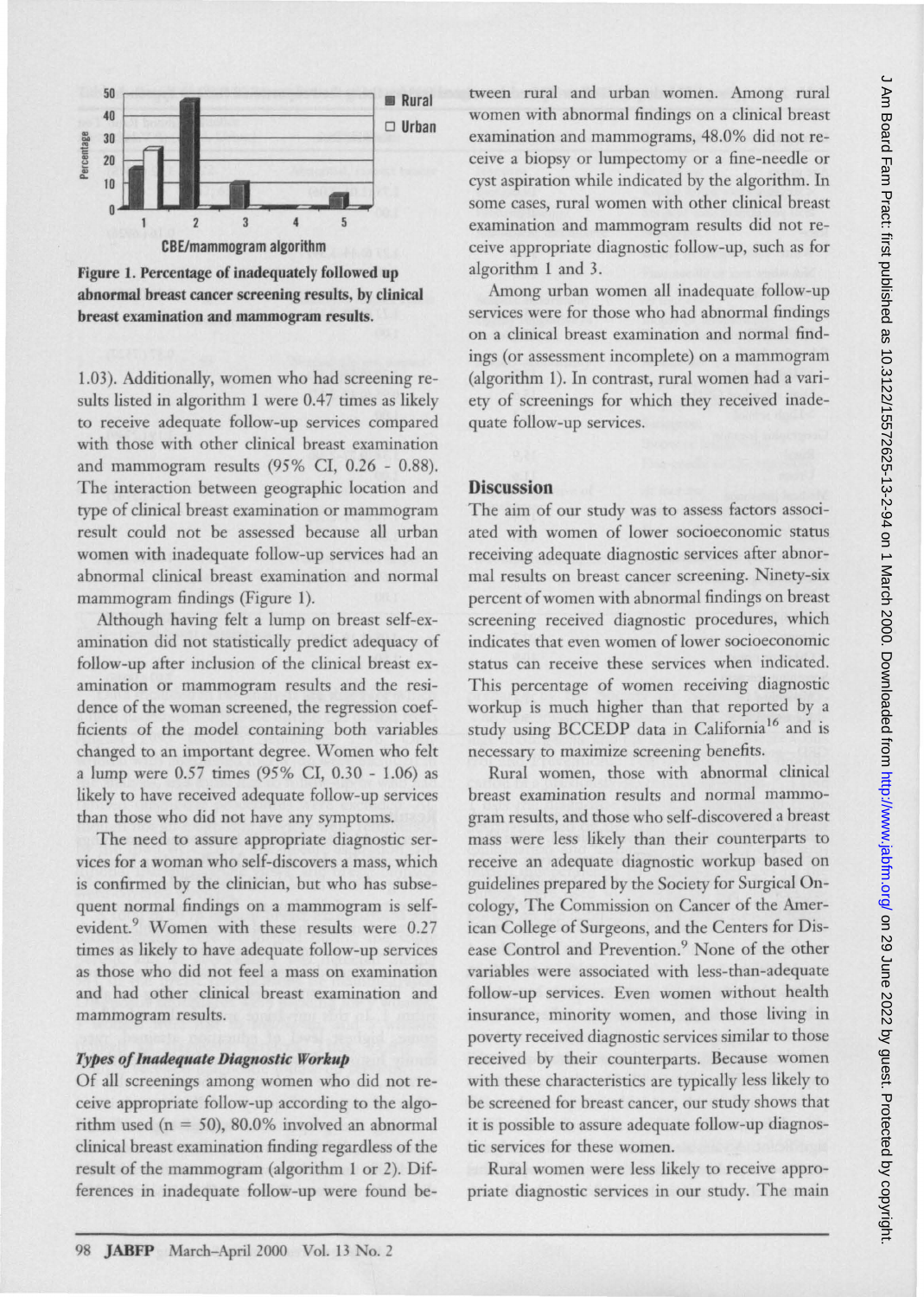reason for inadequate follow-up among rural women is underuse of biopsy and fine-needle or cyst aspiration among those with both abnormal findings on clinical breast examinations and mammograms (algorithm 2). A proportion of these women might have had their condition initially misdiagnosed as not being breast cancer and later have more advanced disease.

In contrast with the distribution of the percentage of rural women with inadequate follow-up (Figure 1), all urban women with inadequate diagnostic services had abnormal clinical breast examination findings and normal findings on a mammogram (or assessment incomplete) as described in algorithm 1. On closer examination, one clinic site accounted for almost three out of every four screenings.

Based on the rural-urban differences and the percentage of inadequate follow-up services for each of the five algorithms, it can be concluded that assurance of appropriate follow-up is warranted when there are abnormal findings on clinical breast examination and normal findings on a mammogram. A significant percentage of breast cancers will be missed when not performing adequate workup of a breast mass.<sup>9</sup> Increasing emphasis has recently been placed on this clinical scenario, because not all clinicians are familiar with the appropriate guidelines to maximize breast cancer detection and evaluation.

In our study, a patient with a self-discovered mass was less likely to receive adequate diagnostic services independent of the other two variables included in the regression model. Concern is warranted regarding these results, which need further investigation. Cultural and psychosocial factors might play a role.<sup>17</sup> It is not possible to compare our findings with those of other studies because there is too little information. Nevertheless, incorporating risk management strategies, such as taking the complaint seriously, further physical examination, and careful documentation, is appropriate.<sup>5</sup>

This study has its strengths and limitations. One strength is that the current study included several clinics rather than selected clinics or hospitals, which allowed for a more population-based approach. As a result, we were able to monitor service delivery from a system viewpoint. Second, this study included only women of lower socioeconomic status, a population that has not been extensively studied in relation to the diagnostic workup of their abnormal breast screening results.

One limitation of the study is the use of the algorithm. Although several agencies and organizations were involved in the development of the guidelines, it is not possible to describe every clinical situation. It is expected, however, that the overall results did not suffer from this limitation. Moreover, from a system point of view, the results provide valuable insight into where efforts need to be focused.

A second limitation is that the results were based on relatively few cases. Rural-urban differences were close to being statistically significant, however, and we found a lack of appropriate workup among those with abnormal clinical breast examination findings and normal findings on mammograms. If more cases had been included, the results would have been even more pronounced.

In conclusion, the results show important differences in screening results between rural and urban populations. These analyses are only the first step toward assuring that all women receive appropriate diagnostic services. We have planned to investigate further the clinical scenarios by using chart reviews.

#### **References**

- 1. US Preventive Services Task Force. The guide to clinical preventive services, 2nd ed. Alexandria, VA: International Medical Publishing, 1996.
- 2. Schootman M, Fuortes L. Breast and cervical cancer: The relationship of activity limitations and rurality with screening, incidence, and mortality. Cancer 1999;86:1087-94.
- 3. Centers for Disease Control and Prevention. Primary care provider adherence to screening guidelines for breast and cervical cancer. A literature review. Washington, DC: Department of Health and Human Services, 1991.
- 4. Afzelius P, Zedeler K, Sommer H, Mouridsen HT, Blichert-Toft M. Patient's and doctor's delay in primary breast cancer. Prognostic implications. Acta Oncol 1994;33:345-5L
- 5. Osuch JR, Bonham VL, Morris LL. Primary care guide to managing a breast mass: a legal perspective on risk management. Medscape \Vomens Health 1998;3:3.
- 6. Steykal R. Minimizing the risk of delayed diagnosis of breast cancer. Medscape Womens Health 1996; 1:7.
- 7. Wall P, Moore C, EI-Tamer M, Reilly JJ. Diagnostic delay in breast disease: a system analysis of a public urban hospital. Arch Surg 1998;133:662-6.
- 8. Burgess CC, Ramirez A]. Richards MA, Love SB.